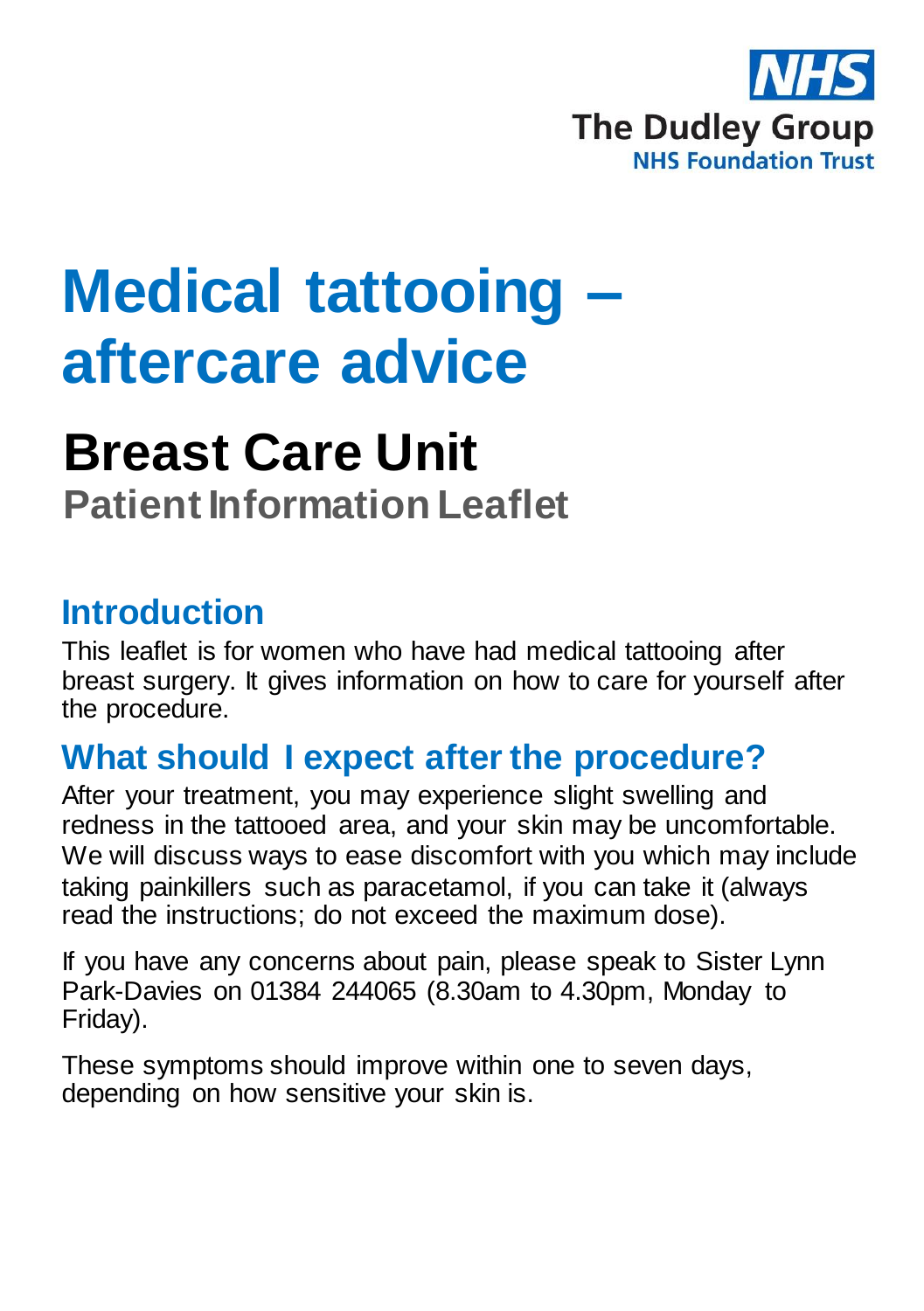## **Skincare instructions**

Leave the dressing in place for about 24 hours and avoid getting it wet. Then you can take a bath or shower.

Do not bathe in a swimming pool that contains chemicals until any scabs that form have fallen off.

To help prevent infection, try not to touch the pigmented area until it is completely healed.

Over the next 14 to 21 days your tattooed area will go through three stages of healing:

#### **1. Heal:**

The body's natural defences will create an area of crusting (scabs) over the tattoo to protect the area while it is healing. This could be similar to chapped hands in the winter or it may be thicker. Do not attempt to pick off or dislodge any scabs that form.

#### **2. Peel:**

After a few days, when the tattooed area is healed, the scabs will fall off.

**Do not pick off** the scabs from the treated area as this may result in loss of colour from the area.

#### **3. Fade:**

Once the scabs have healed and fallen off the tattooed area, you will see a lighter shade of the tattoo. After four to six weeks, the colour in the tattoo will have settled and this will be the colour of your nipple and areola.

You may decide to have more tattooing to add more colour. This will be discussed at your follow up appointment with the breast care nurse.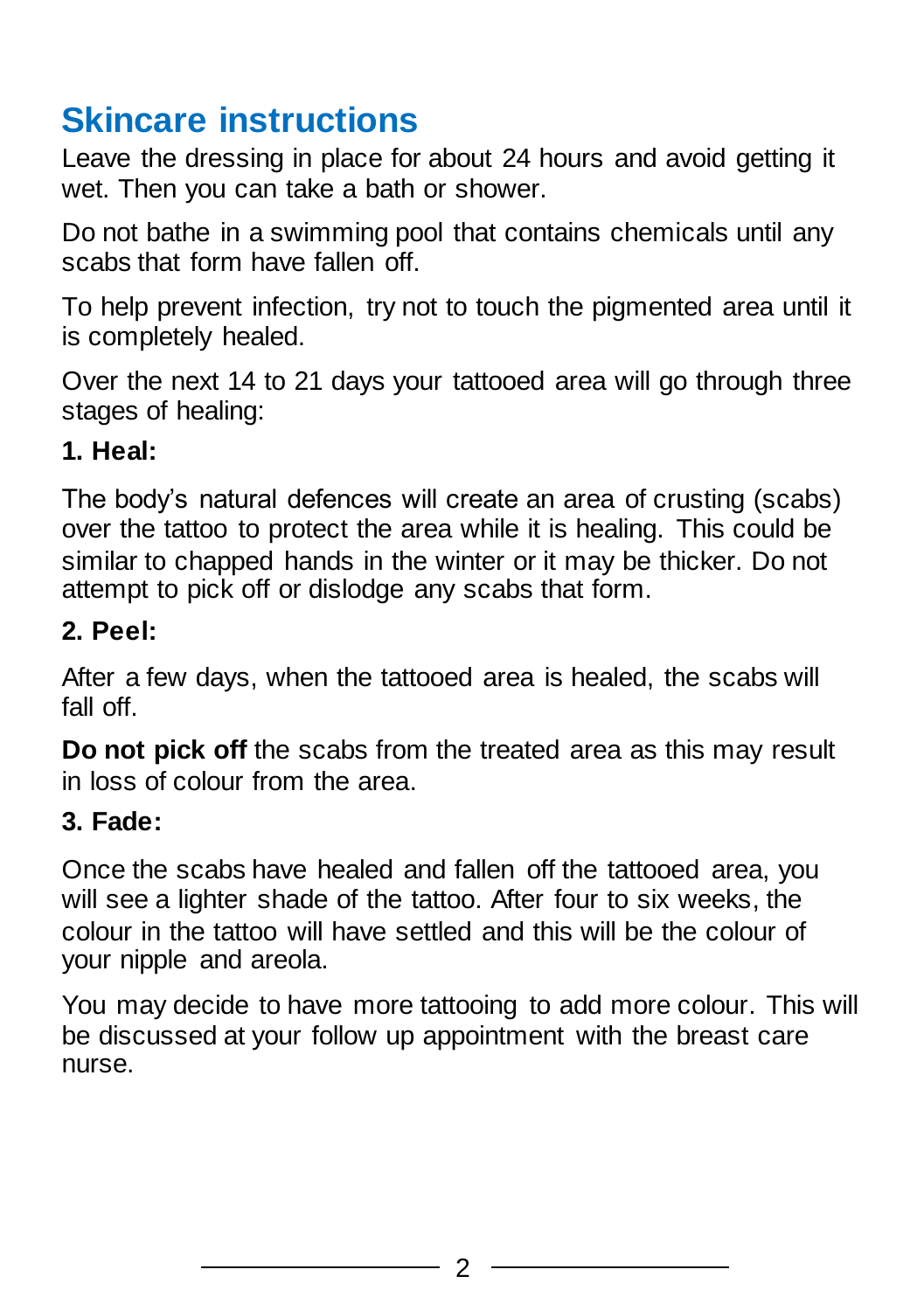## **What problems may occur?**

If the area around the tattoo becomes inflamed, moist, red or hot, please contact your consultant's secretary or your GP as you may have an infection. Out of hours, you can contact the Surgical Assessment Unit on 01384 456111 ext. 3359.

### **Follow up**

We will send you an appointment about seven weeks after the procedure to check and discuss your tattoo.

If you have any questions, or if there is anything you do not understand about this leaflet, please contact:

Lynn Park-Davies on 01384 244065 (8.30am to 4.30pm, Monday to Friday)

Russells Hall Hospital switchboard number: 01384 456111

#### **This leaflet can be downloaded or printed from:**

http://dgft.nhs.uk/services-and-wards/oncology/

If you have any feedback on this patient information leaflet, please email dgft.patient.information@nhs.net